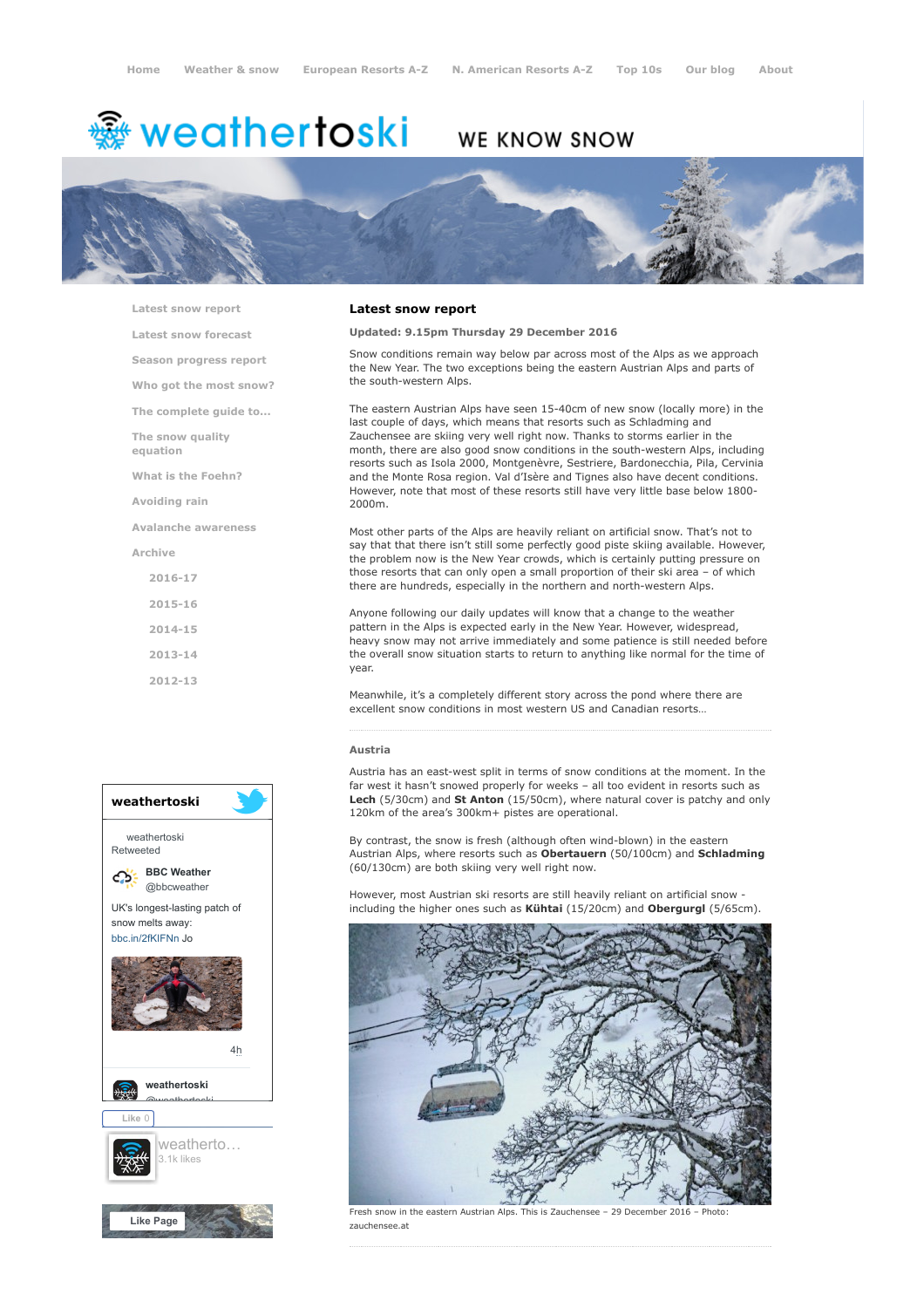Follow me on: **Lwitt** 

Tweet this page

Tailor-made ski holidays and short breaks to some of the finest hotels in the Alps 020 3397 8450

[Tweet](https://twitter.com/intent/tweet?original_referer=https%3A%2F%2Fwww.weathertoski.co.uk%2Fweather-snow%2Farchive%2Fsnow-report-29-12-2016%2F&ref_src=twsrc%5Etfw&text=Weather%20to%20ski%20-%20Snow%20report%20-%2029%20December%202016&tw_p=tweetbutton&url=https%3A%2F%2Fwww.weathertoski.co.uk%2Fweather-snow%2Farchive%2Fsnow-report-29-12-2016%2F)





# Contact us...

Got a burning question about weather or snow conditions in the Alps? [Contact us](https://www.weathertoski.co.uk/about-1/contact-us/) and we'll do our best to answer it...

#### E: [info@weathertoski.co.uk](mailto:fraser@weathertoski.co.uk)

T: +44 (0)20 3151 3154

#### France

Snow conditions in the French Alps remain very mixed.

The best skiing is still to be found in the resorts close to the Italian border, from Val d'Isère (30/130cm) and Tignes (40/130cm) southwards, including Val Cenis (20/220cm), Montgenèvre (90/200cm) and Risoul (40/110cm). However, even here, it is worth noting that there is very little base to speak of below 1800-2000m.

Not surprisingly, resorts with most of their skiing below 2000-2200m are in trouble. Only a small percentage of the overall area is currently open in Megève (0/20cm) and La Clusaz (0/50cm), for example.



cover in Les Saisies – 29 December 2016 – Photo: lessaisies.com

#### Italy

The best natural snow cover in Italy is still in the western Italian Alps, including resorts such as Alagna (5/200cm), Cervinia (30/150cm), Bardonecchia (50/140cm) and Sestriere (40/160cm).

Generally speaking, the further east you travel, the more you are reliant on artificial snow. However, this is not a problem for the Dolomiti Superski area (e.g. Kronplatz, Cortina, Alta Badia, Val Gardena) which boasts the greatest concentration of open pistes in the Alps right now (nearly 1000km), despite upper snow depths of little more than 10-40cm. Livigno (0/48cm) is another good example of world-class snow-making.



Excellent snow cover at altitude in the Milky Way. This is Sestriere – 29 December 2016 – Photo: vialattea.it

# Switzerland

Snow depths in Switzerland are uniformly way below where they should be for late December, with few resorts able to operate anywhere close to full capacity.

Some of the better bets right now include Zermatt (0/105cm), Saas-Fee (25/120cm) and Verbier (10/80cm), but even in these resorts there is very little snow lower down.

Further north, snow depths are generally much lower, with just 1/30cm in Davos and 0/20cm in Engelberg, both of which have fewer than half their pistes open.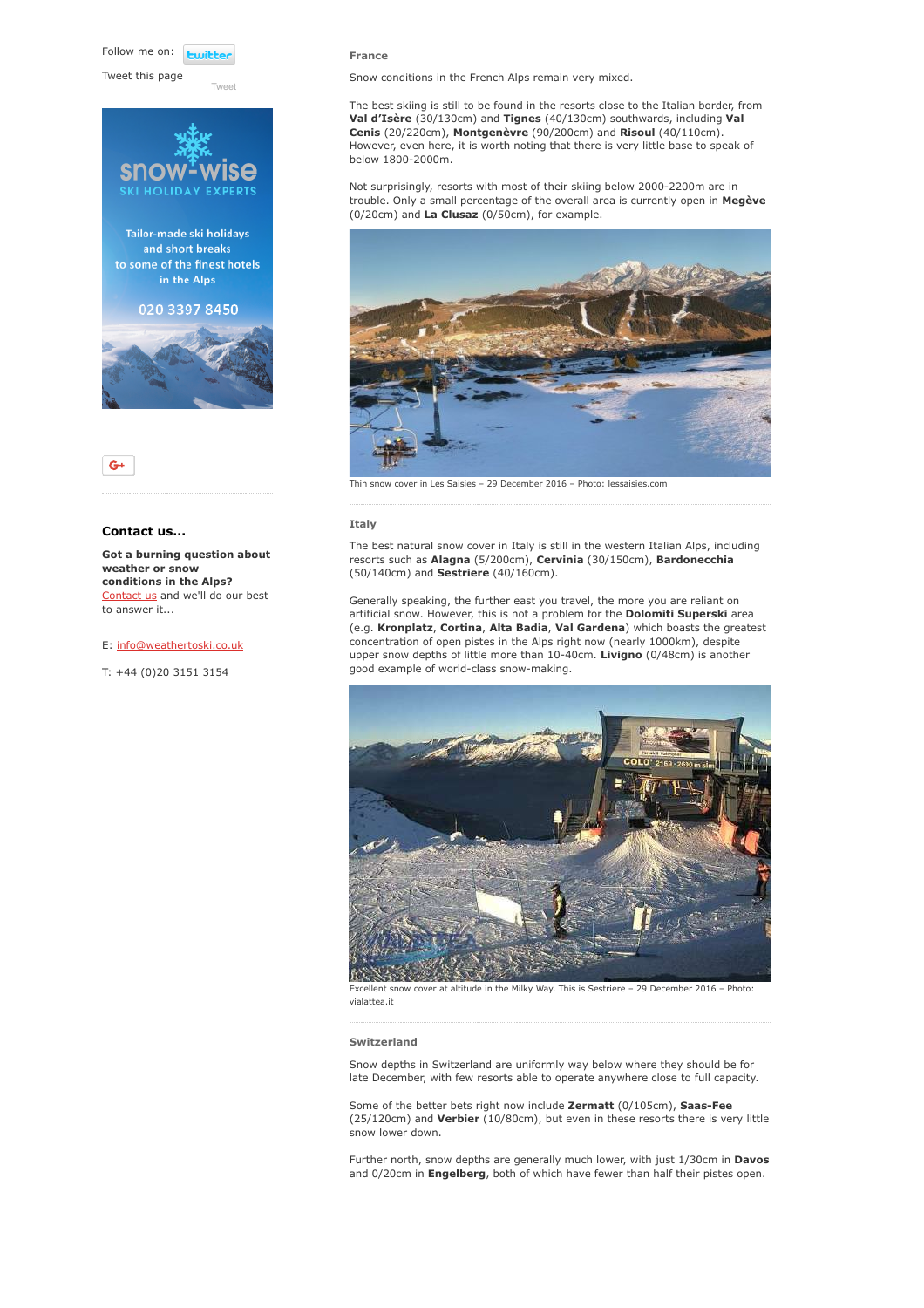

Patchy snow cover in the Bernese Oberland. This is Lenk – 29 December 2016 – Photo: lenkbergerbahnen.ch

#### Rest of Europe

In the Pyrenees, there is some reasonable piste skiing at altitude right now, but snow cover is patchy lower down and more snow would be welcome. Soldeu in Andorra has settled snow depths of 20/40cm depending on altitude, while Spain's Baqueira Beret has just 5/25cm.

Some Bulgarian resorts have seen a little new snow over the last couple of days, including Borovets (20/90cm), but more would be welcome in order to really ignite their season.

Snow conditions remain steady rather than spectacular across much of Scandinavia, with upper base depths of 45cm in Sweden's Sälen, and 65cm in Norway's Geilo.



Reasonable piste skiing in La Mongie in the French Pyrenees, but more snow would be welcome – 29 December 2016 – Photo: grand-tourmalet.com

# USA

Snow conditions remain excellent across most of the western US, not least in Jackson Hole (130/200cm) whose dreamy start to the season continues with another 30cm of fresh on Wednesday.

Colorado hasn't seen as much snow as Wyoming, but great skiing can also be found in the likes of Copper Mountain (106cm upper base) and Breckenridge (86cm upper base).

### Canada

Excellent early season conditions continue in Whistler (184cm mid-mountain base), with yet more heavy snow falling at the time of writing.

Further inland, it's a similar story with powdery snow at all levels in Fernie where the upper base is approaching 200cm.